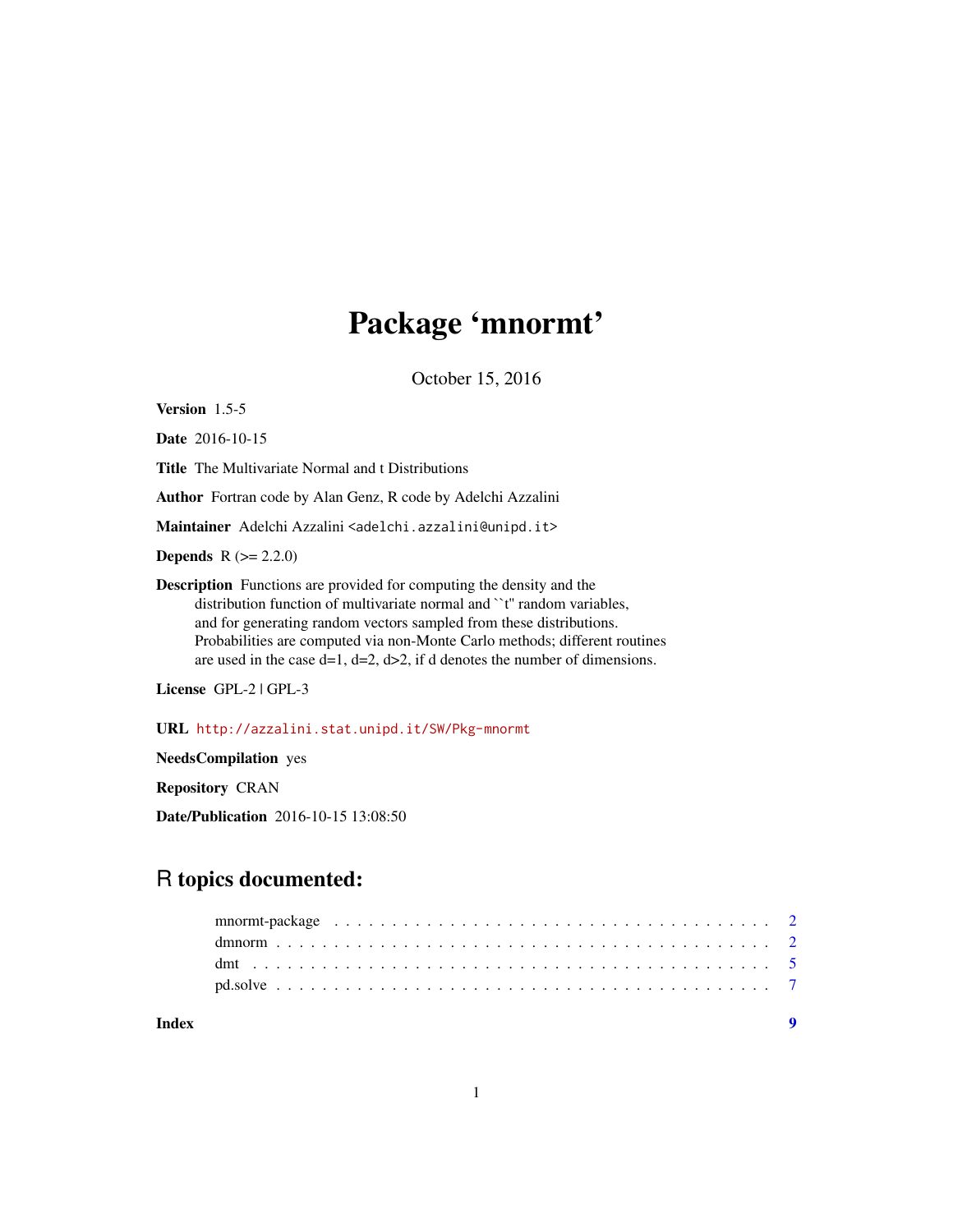#### **Description**

This package provides functions for computing the density and the distribution function of multivariate normal and multivariate Student's *t* variates and for generating random vectors sampled from these distributions.

#### Details

Probabilities are computed via a non-Monte Carlo method. Different routines are used in the three cases  $d=1$ ,  $d=2$ ,  $d>2$ , if d denotes the number of dimensions.

#### Licence

This package and its documentation are usable under the terms of the "GNU General Public License" version 3 or version 2, as you prefer; a copy of them is available from [http://www.](http://www.R-project.org/Licenses/) [R-project.org/Licenses/](http://www.R-project.org/Licenses/).

#### Author(s)

Adelchi Azzalini (R code and package creation) and Alan Genz (Fortran code, see references below; this includes routines of other authors)

#### References

Genz, A. (1992). Numerical Computation of Multivariate Normal Probabilities. *J. Computational and Graphical Statist.*, 1, 141-149.

Genz, A. (1993). Comparison of methods for the computation of multivariate normal probabilities. *Computing Science and Statistics*, 25, 400-405.

Genz, A.: Fortran code available at [http://www.math.wsu.edu/math/faculty/genz/software/](http://www.math.wsu.edu/math/faculty/genz/software/fort77/mvn.f) [fort77/mvn.f](http://www.math.wsu.edu/math/faculty/genz/software/fort77/mvn.f)

dmnorm *Multivariate normal distribution*

#### <span id="page-1-1"></span>**Description**

The probability density function, the distribution function and random number generation for the multivariate normal (Gaussian) distribution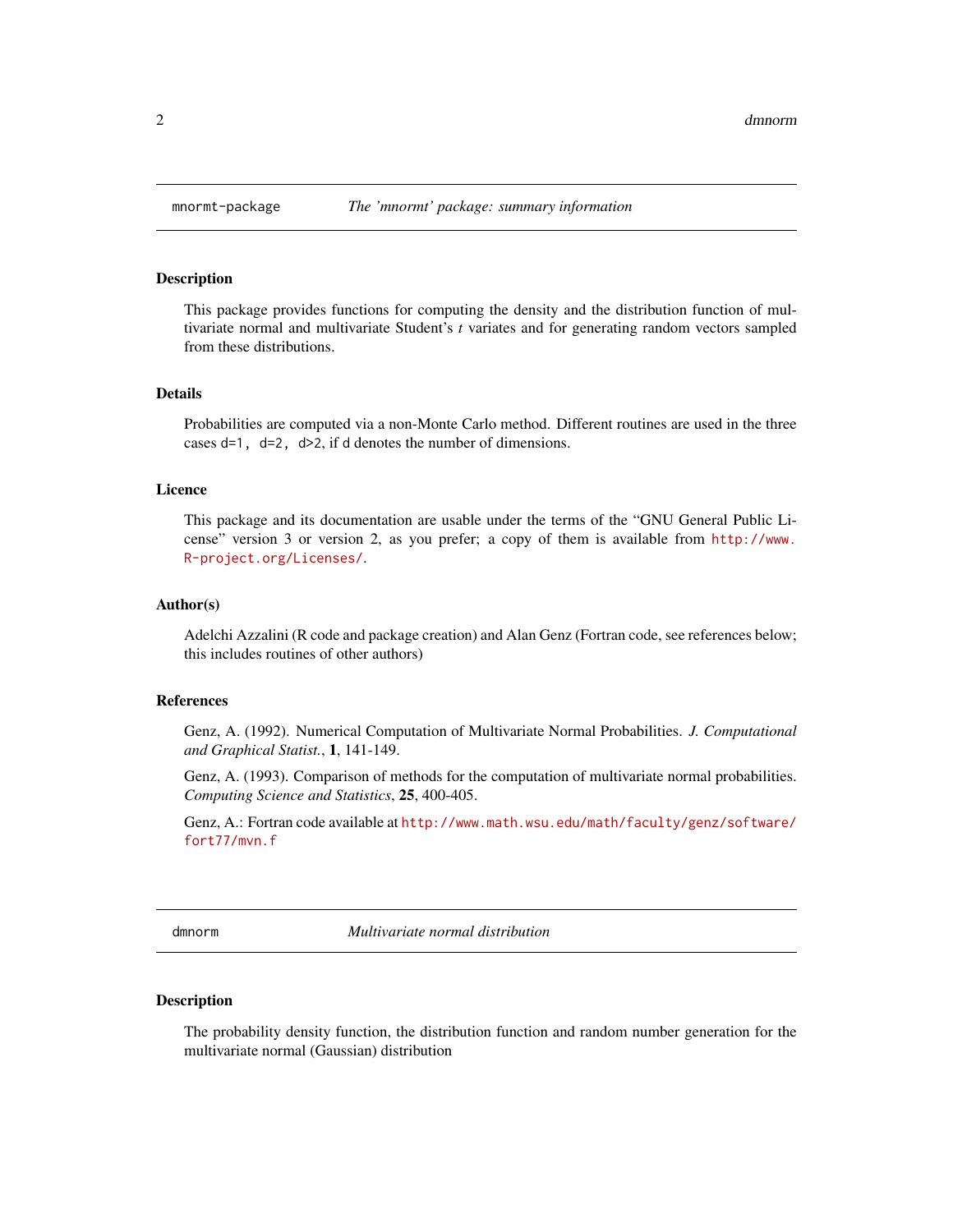#### dmnorm 3

#### Usage

```
dmnorm(x, mean = rep(0, d), varcov, log = FALSE)
pmnorm(x, mean = rep(0, d), varcov, ...)
rmmorm(n = 1, mean = rep(0, d), varcov, sqrt=NULL)sadmvn(lower, upper, mean, varcov, maxpts = 2000*d, abseps = 1e-06, releps = 0)
```
#### **Arguments**

| X        | either a vector of length d or a matrix with d columns, where d=ncol(varcov),<br>representing the coordinates of the point(s) where the density must be evaluated;<br>for pmnorm, d cannot exceed 20.                                      |
|----------|--------------------------------------------------------------------------------------------------------------------------------------------------------------------------------------------------------------------------------------------|
| mean     | either a vector of length d, representing the mean value, or (except for rmnorm)<br>a matrix whose rows represent different mean vectors; in the matrix case, only<br>allowed for dmnorm and pmnorm, its dimensions must match those of x. |
| varcov   | a symmetric positive-definite matrix representing the variance-covariance ma-<br>trix of the distribution; a vector of length 1 is also allowed (in this case, $d=1$ is<br>set).                                                           |
| sqrt     | if not NULL (default value is NULL), a square root of the intended varcov matrix;<br>see 'Details' for a full description.                                                                                                                 |
| log      | a logical value (default value is FALSE); if TRUE, the logarithm of the density is<br>computed.                                                                                                                                            |
| $\ddots$ | parameters passed to sadmvn, among maxpts, abseps, releps.                                                                                                                                                                                 |
| n        | the number of random vectors to be generated.                                                                                                                                                                                              |
| lower    | a numeric vector of lower integration limits of the density function; must be of<br>maximal length 20; +Inf and -Inf entries are allowed.                                                                                                  |
| upper    | a numeric vector of upper integration limits of the density function; must be of<br>maximal length 20; +Inf and -Inf entries are allowed.                                                                                                  |
| maxpts   | the maximum number of function evaluations (default value: 2000*d).                                                                                                                                                                        |
| abseps   | absolute error tolerance (default value: 1e-6).                                                                                                                                                                                            |
| releps   | relative error tolerance (default value: 0).                                                                                                                                                                                               |

#### Details

The function pmnorm works by making a suitable call to sadmvn if  $d>2$ , or to biv.nt.prob if  $d=2$ , or to pnorm if d=1. Function sadmvn is an interface to a Fortran-77 routine with the same name written by Alan Genz, available from his web page, which works using an adaptive integration method. This Fortran-77 routine makes uses of some auxiliary functions whose authors are documented in the code.

If sqrt=NULL (default value), the working of rmnorm involves computation of a square root of varcov via the Cholesky decomposition. If a non-NULL value of sqrt is supplied, it is assumed that it represents a matrix,  $R$  say, such that  $R'R$  represents the required variance-covariance matrix of the distribution; in this case, the argument varcov is ignored. This mechanism is intended primarily for use in a sequence of calls to rmnorm, all sampling from a distribution with fixed variance matrix; a suitable matrix sqrt can then be computed only once beforehand, avoiding that the same operation is repeated multiple times along the sequence of calls; see the examples below. Another use of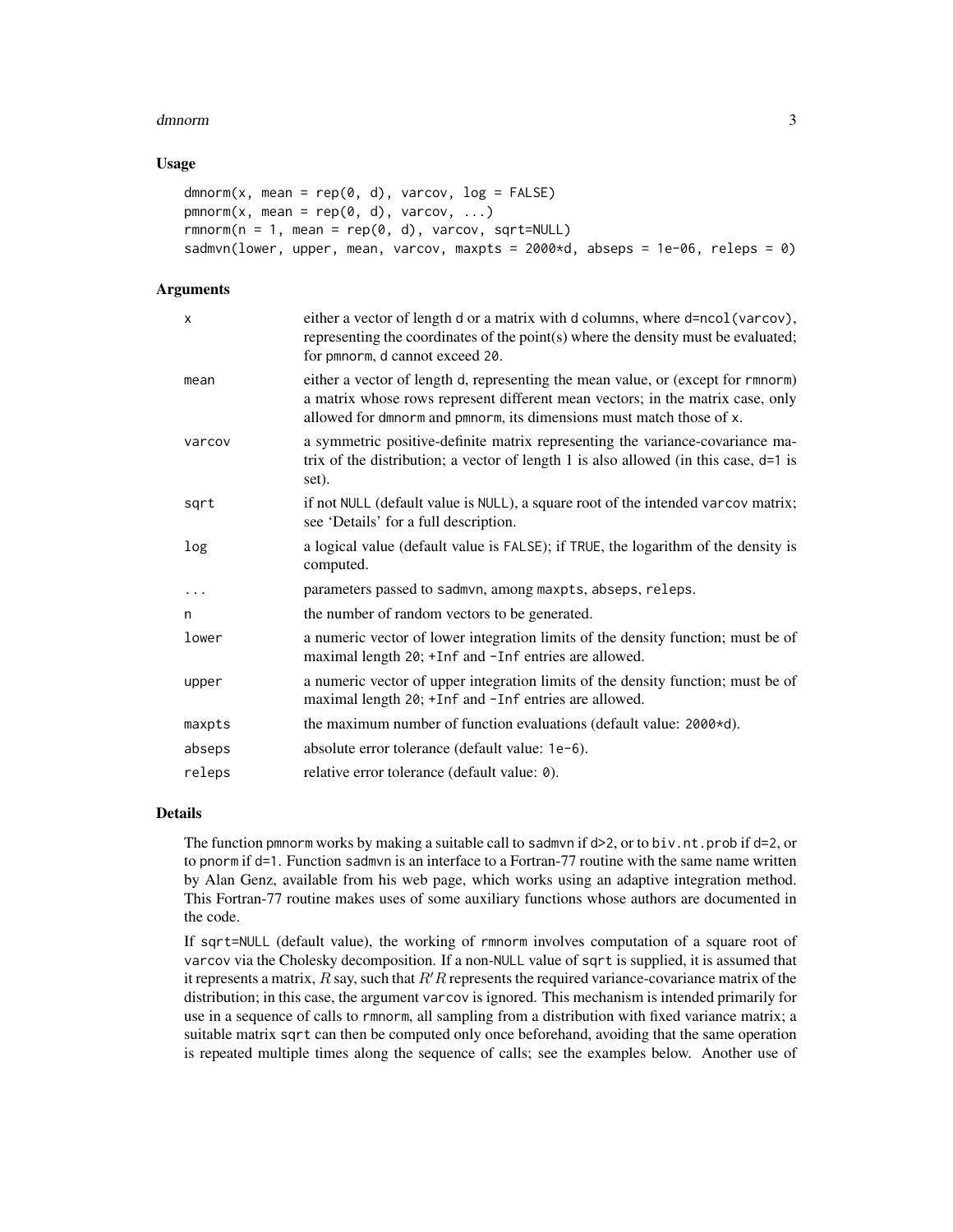sqrt is to supply a different form of square root of the variance-covariance matrix, in place of the Cholesky factor.

For efficiency reasons, rmnorm does not perform checks on the supplied arguments.

If, after setting the same seed value to [set.seed](#page-0-0), two calls to rmnorm are made with the same arguments except that one generates n1 vectors and the other n2 vectors, with n1<n2, then the n1 vectors of the first call coincide with the initial n2 vectors of the second call.

#### Value

dmnorm returns a vector of density values (possibly log-transformed); pmnorm returns a vector of probabilities, possibly with attributes on the accuracy in case x is a vector; sadmvn return a single probability with attributes giving details on the achieved accuracy; rmnorm returns a matrix of n rows of random vectors or a vector in case n=1.

#### Note

The attributes error and status of the probability returned by pmnorm and sadmvn indicate whether the function had a normal termination, achieving the required accuracy. If this is not the case, re-run the function with a higher value of maxpts

#### Author(s)

Fortran code of SADMVN and most auxiliary functions by Alan Genz, some additional auxiliary functions by people referred to within his program. Interface to R and additional R code by Adelchi Azzalini

#### References

Genz, A. (1992). Numerical Computation of multivariate normal probabilities. *J. Computational and Graphical Statist.*, 1, 141-149.

Genz, A. (1993). Comparison of methods for the computation of multivariate normal probabilities. *Computing Science and Statistics*, 25, 400-405.

Genz, A.: Fortran code available at [http://www.math.wsu.edu/math/faculty/genz/software/](http://www.math.wsu.edu/math/faculty/genz/software/fort77/mvn.f) [fort77/mvn.f](http://www.math.wsu.edu/math/faculty/genz/software/fort77/mvn.f)

#### See Also

[dnorm](#page-0-0), [dmt](#page-4-1), [biv.nt.prob](#page-4-2)

#### Examples

```
x \leq -\text{seq}(-2, 4, \text{length}=21)y \le -\cos(2*x) + 10z \leq x + \sin(3*y)mu \leftarrow c(1, 12, 2)Sigma \leq matrix(c(1,2,0,2,5,0.5,0,0.5,3), 3, 3)
f \leftarrow \text{dmnorm}(\text{cbind}(x,y,z), \text{mu}, \text{Sigma})f0 <- dmnorm(mu, mu, Sigma)
p1 <- pmnorm(c(2,11,3), mu, Sigma)
```
<span id="page-3-0"></span>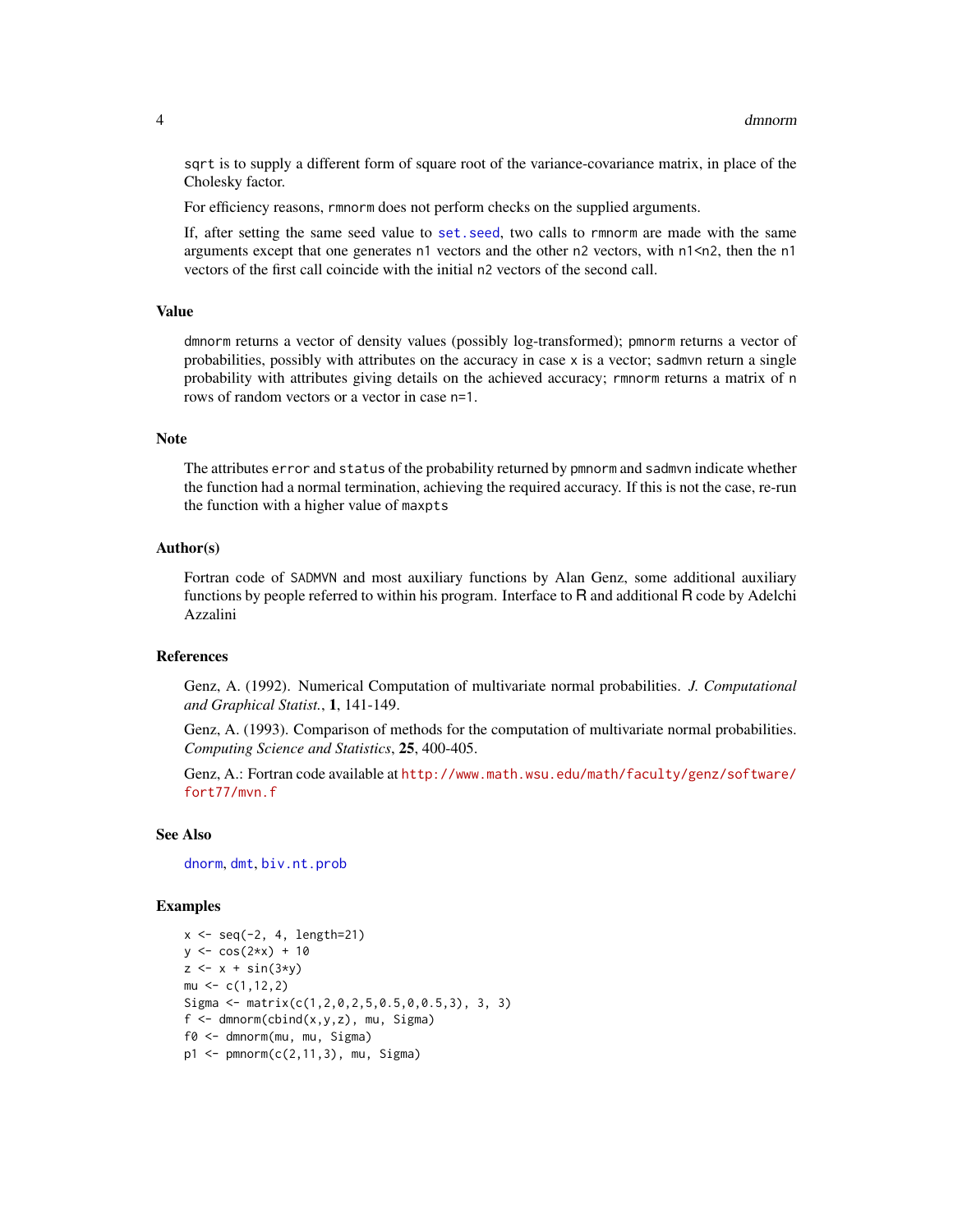<span id="page-4-0"></span>dmt 5

```
p2 <- pmnorm(c(2,11,3), mu, Sigma, maxpts=10000, abseps=1e-10)
p <- pmnorm(cbind(x,y,z), mu, Sigma)
#
set.seed(123)
x1 <- rmnorm(5, mu, Sigma)
set.seed(123)
x2 \leq -rmnorm(5, mu, sqrt=chol(Sigma)) # x1=x2eig <- eigen(Sigma, symmetric = TRUE)
R <- t(eig$vectors %*% diag(sqrt(eig$values)))
for(i in 1:50) x \le r rmnorm(5, mu, sqrt=R)
#
p <- sadmvn(lower=c(2,11,3), upper=rep(Inf,3), mu, Sigma) # upper tail
#
p0 <- pmnorm(c(2,11), mu[1:2], Sigma[1:2,1:2])
p1 <- biv.nt.prob(0, lower=rep(-Inf,2), upper=c(2, 11), mu[1:2], Sigma[1:2,1:2])
p2 <- sadmvn(lower=rep(-Inf,2), upper=c(2, 11), mu[1:2], Sigma[1:2,1:2])
c(p0, p1, p2, p0-p1, p0-p2)
#
p1 <- pnorm(0, 1, 3)
p2 <- pmnorm(0, 1, 3^2)
```
<span id="page-4-1"></span>

#### dmt *Multivariate* t *distribution*

#### <span id="page-4-2"></span>Description

The probability density function, the distribution function and random number generation for the multivariate Student's *t* distribution

#### Usage

```
dmt(x, mean = rep(0, d), S, df=Inf, log = FALSE)pmt(x, mean = rep(0, d), S, df=Inf, ...)
rmt(n = 1, mean = rep(0, d), S, df=Inf, sqrt=NULL)sadmvt(df, lower, upper, mean, S, maxpts = 2000 \star d, abseps = 1e-06, releps = 0)
biv.nt.prob(df, lower, upper, mean, S)
```
#### Arguments

| $\mathsf{x}$ | either a vector of length d or a matrix with d columns, where d=ncol(S), giving<br>the coordinates of the point(s) where the density must be evaluated; for pmt, d<br>cannot exceed 20.                                                              |
|--------------|------------------------------------------------------------------------------------------------------------------------------------------------------------------------------------------------------------------------------------------------------|
| mean         | either a vector of length d, representing the location parameter (equal to the<br>mean vector when df>1) or a matrix whose rows represent different mean vec-<br>tors (except for rmt); in the matrix case, its dimensions must match those of<br>х. |
| S            | a symmetric positive-definite matrix representing the scale matrix of the distri-<br>bution, such that $S*df/(df-2)$ is the variance-covariance matrix when $df>2$ ; a<br>vector of length 1 is also allowed (in this case, d=1 is set).             |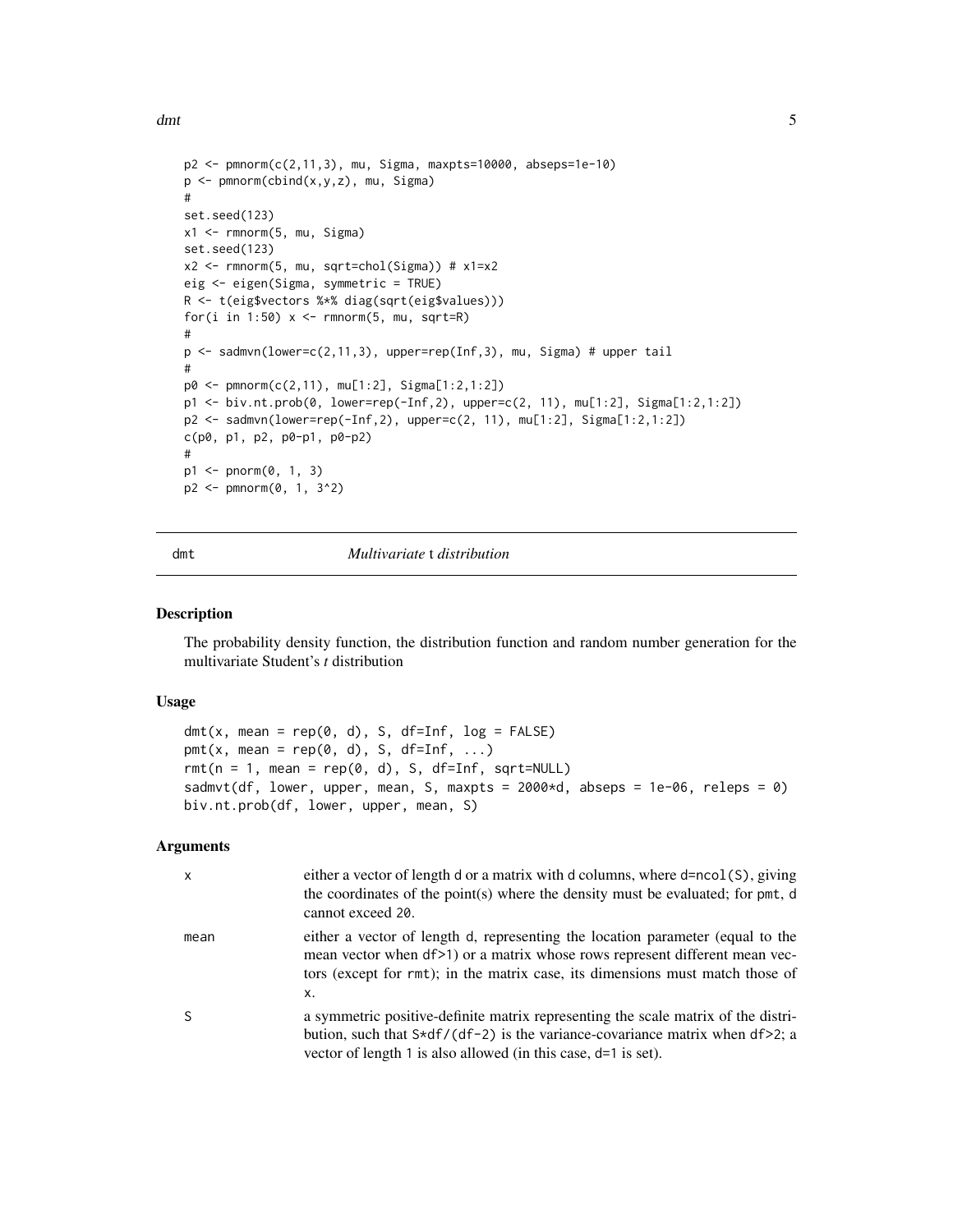<span id="page-5-0"></span>

| df       | degrees of freedom; it must be a positive integer for pmt, sadmvt and biv.nt.prob,<br>otherwise a positive number. If df=Inf (default value), the corresponding *mnorm<br>function is called, unless d=2; in this case biv.nt.prob is used. If biv.nt.prob<br>is called with df=Inf, it returns the probability of a rectangle assigned by a bi-<br>variate normal distribution. |
|----------|----------------------------------------------------------------------------------------------------------------------------------------------------------------------------------------------------------------------------------------------------------------------------------------------------------------------------------------------------------------------------------|
| log      | a logical value (default value is FALSE); if TRUE, the logarithm of the density is<br>computed.                                                                                                                                                                                                                                                                                  |
| sqrt     | if not NULL (default value is NULL), a square root of the intended scale matrix S;<br>see 'Details' for a full description.                                                                                                                                                                                                                                                      |
| $\cdots$ | parameters passed to sadmvt, among maxpts, absrel, releps.                                                                                                                                                                                                                                                                                                                       |
| n        | the number of random vectors to be generated                                                                                                                                                                                                                                                                                                                                     |
| lower    | a numeric vector of lower integration limits of the density function; must be of<br>maximal length 20; +Inf and -Inf entries are allowed.                                                                                                                                                                                                                                        |
| upper    | a numeric vector of upper integration limits of the density function; must be of<br>maximal length 20; +Inf and -Inf entries are allowed                                                                                                                                                                                                                                         |
| maxpts   | the maximum number of function evaluations (default value: $2000 \times d$ )                                                                                                                                                                                                                                                                                                     |
| abseps   | absolute error tolerance (default value: 1e-6).                                                                                                                                                                                                                                                                                                                                  |
| releps   | relative error tolerance (default value: 0).                                                                                                                                                                                                                                                                                                                                     |

#### Details

The functions sadmvt and biv.nt.prob are interfaces to Fortran-77 routines by Alan Genz, and available from his web page; they makes uses of some auxiliary functions whose authors are documented in the Fortran code. The routine sadmvt uses an adaptive integration method. The routine biv.nt.prob is specific for the bivariate case; if df<1 or df=Inf, it computes the bivariate normal distribution function using a non-iterative method described in a reference given below. If pmt is called with  $d>2$ , this is converted into a suitable call to sadmvt; if  $d=2$ , a call to biv.nt.prob is used; if d=1, then pt is used.

If sqrt=NULL (default value), the working of rmt involves computation of a square root of S via the Cholesky decomposition. If a non-NULL value of sqrt is supplied, it is assumed that it represents a square root of the scale matrix, otherwise represented by S, whose value is ignored in this case. This mechanism is intended primarily for use in a sequence of calls to rmt, all sampling from a distribution with fixed scale matrix; a suitable matrix sqrt can then be computed only once beforehand, avoiding that the same operation is repeated multiple times along the sequence of calls. For examples of use of this argument, see those in the documentation of [rmnorm](#page-1-1). Another use of sqrt is to supply a different form of square root of the scale matrix, in place of the Cholesky factor.

For efficiency reasons, rmt does not perform checks on the supplied arguments.

#### Value

dmt returns a vector of density values (possibly log-transformed); pmt and sadmvt return a single probability with attributes giving details on the achieved accuracy, provided x of pmnorm is a vector; rmt returns a matrix of n rows of random vectors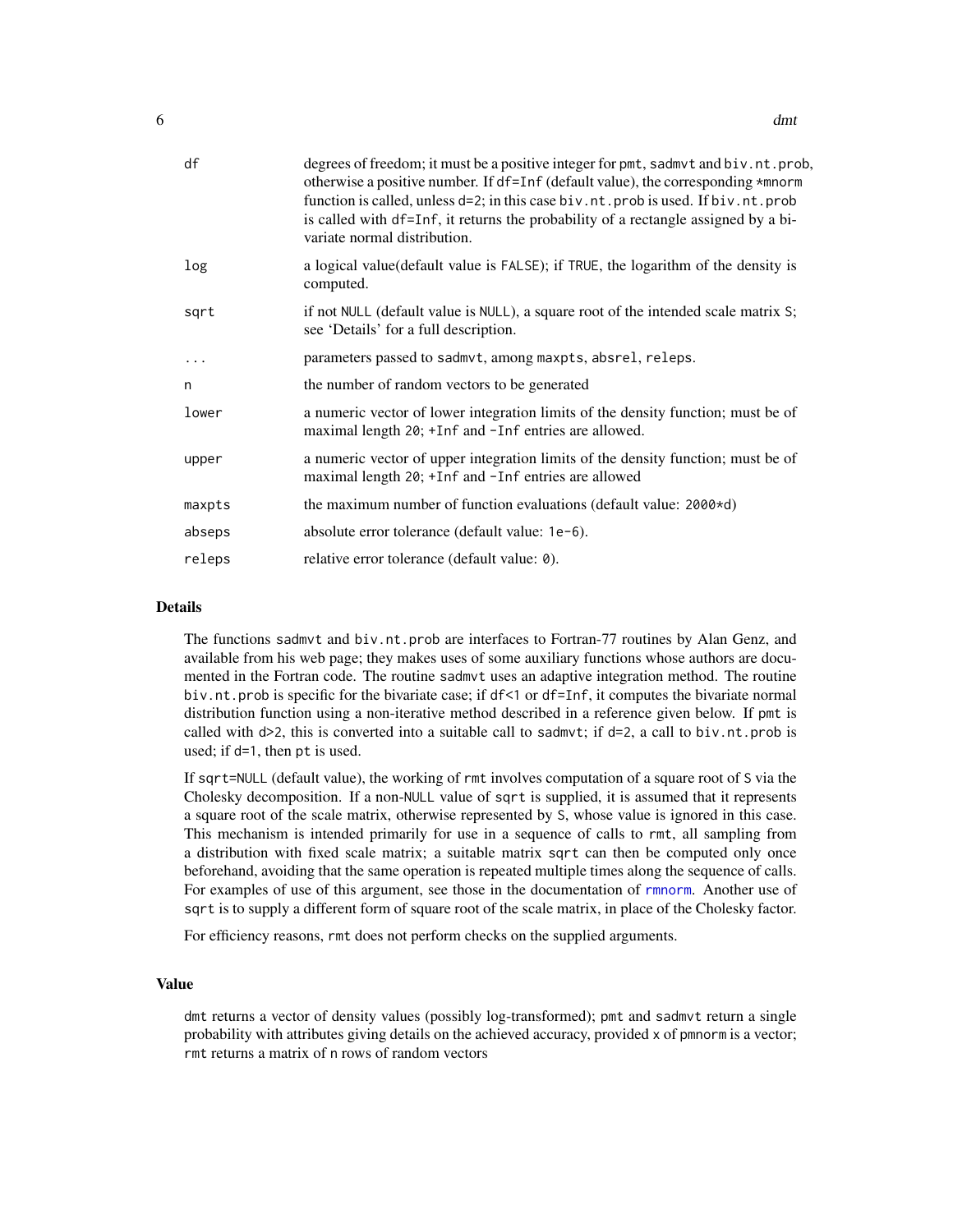#### <span id="page-6-0"></span>pd.solve 7

#### Note

The attributes error and status of the probability returned by sadmvt and by pmt (the latter only if x is a vector and  $d>2$ ) indicate whether the function had a normal termination, achieving the required accuracy. If this is not the case, re-run the function with a higher value of maxpts.

#### Author(s)

Fortran code of SADMVT and most auxiliary functions by Alan Genz, some additional auxiliary functions by people referred to within his program; interface to R and additional R code by Adelchi Azzalini.

#### References

Genz, A.: Fortran code in files mvt.f and mvtdstpack.f available at [http://www.math.wsu.edu/](http://www.math.wsu.edu/math/faculty/genz/software/) [math/faculty/genz/software/](http://www.math.wsu.edu/math/faculty/genz/software/)

Dunnett, C.W. and Sobel, M. (1954). A bivariate generalization of Student's *t*-distribution with tables for certain special cases. *Biometrika* 41, 153–169.

#### See Also

[dt](#page-0-0), [rmnorm](#page-1-1) for use of argument sqrt

#### Examples

```
x \leq -\text{seq}(-2, 4, \text{length}=21)y \le -2*x+10z \leftarrow x + cos(y)mu < -c(1, 12, 2)Sigma <- matrix(c(1,2,0,2,5,0.5,0,0.5,3), 3, 3)
df \leftarrow 4f \leq dmt(cbind(x,y,z), mu, Sigma,df)
p1 <- pmt(c(2,11,3), mu, Sigma, df)
p2 <- pmt(c(2,11,3), mu, Sigma, df, maxpts=10000, abseps=1e-8)
x \le -rmt(10, mu, Sigma, df)p <- sadmvt(df, lower=c(2,11,3), upper=rep(Inf,3), mu, Sigma) # upper tail
#
p0 <- pmt(c(2,11), mu[1:2], Sigma[1:2,1:2], df=5)
p1 <- biv.nt.prob(5, lower=rep(-Inf,2), upper=c(2, 11), mu[1:2], Sigma[1:2,1:2])
p2 <- sadmvt(5, lower=rep(-Inf,2), upper=c(2, 11), mu[1:2], Sigma[1:2,1:2])
c(p0, p1, p2, p0-p1, p0-p2)
```
pd.solve *Inverse of a symmetric positive-definite matrix*

#### **Description**

The inverse of a symmetric positive-definite matrix and its log-determinant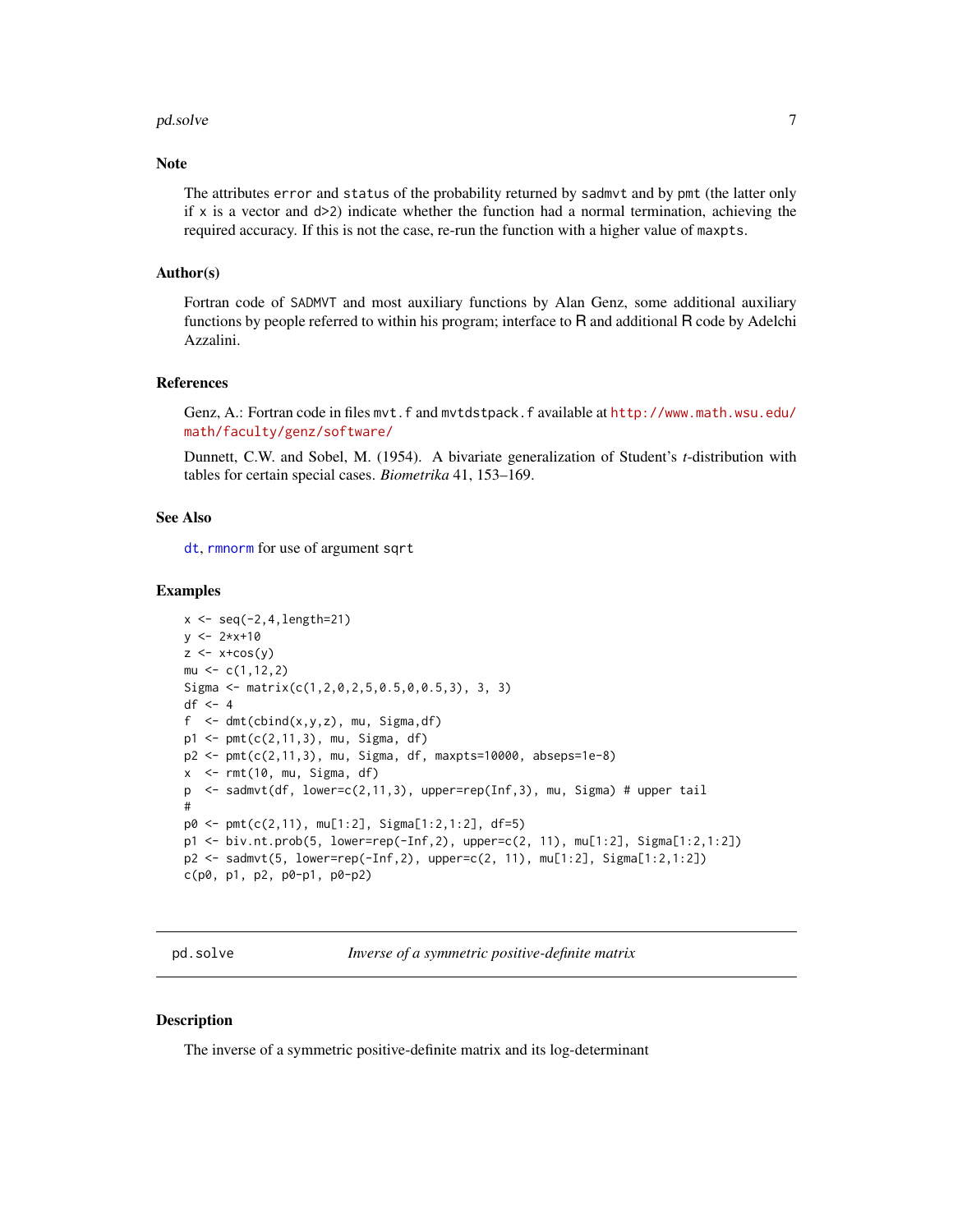#### Usage

pd.solve(x, silent = FALSE, log.det=FALSE)

#### Arguments

| $\mathsf{x}$ | a symmetric positive-definite matrix.                                                                                                                                                                                                       |
|--------------|---------------------------------------------------------------------------------------------------------------------------------------------------------------------------------------------------------------------------------------------|
| silent       | a logical value which indicates the action to take in case of an error. If silent==TRUE<br>and an error occurs, the function silently returns a NULL value; if silent==FALSE<br>(default), an error generates a stop with an error message. |
| log.det      | a logical value to indicate whether the log-determinant of x is required (default<br>is FALSE).                                                                                                                                             |

#### Details

The function checks that x is a symmetric positive-definite matrix. If an error is detected, an action is taken which depends on the value of the argument silent.

#### Value

the inverse matrix of x; if log.det=TRUE, this inverse has an attribute which contains the logarithm of the determinant of x.

#### Author(s)

Adelchi Azzalini

#### Examples

```
x \leftarrow \text{toe}(r \cdot (1:4))x.inv \leftarrow pd.solve(x)print(x.inv %*% x)
x.inv <- pd.solve(x, log.det=TRUE)
logDet <- attr(x.inv, "log.det")
print(abs(logDet - determinant(x, logarithm=TRUE)$modulus))
```